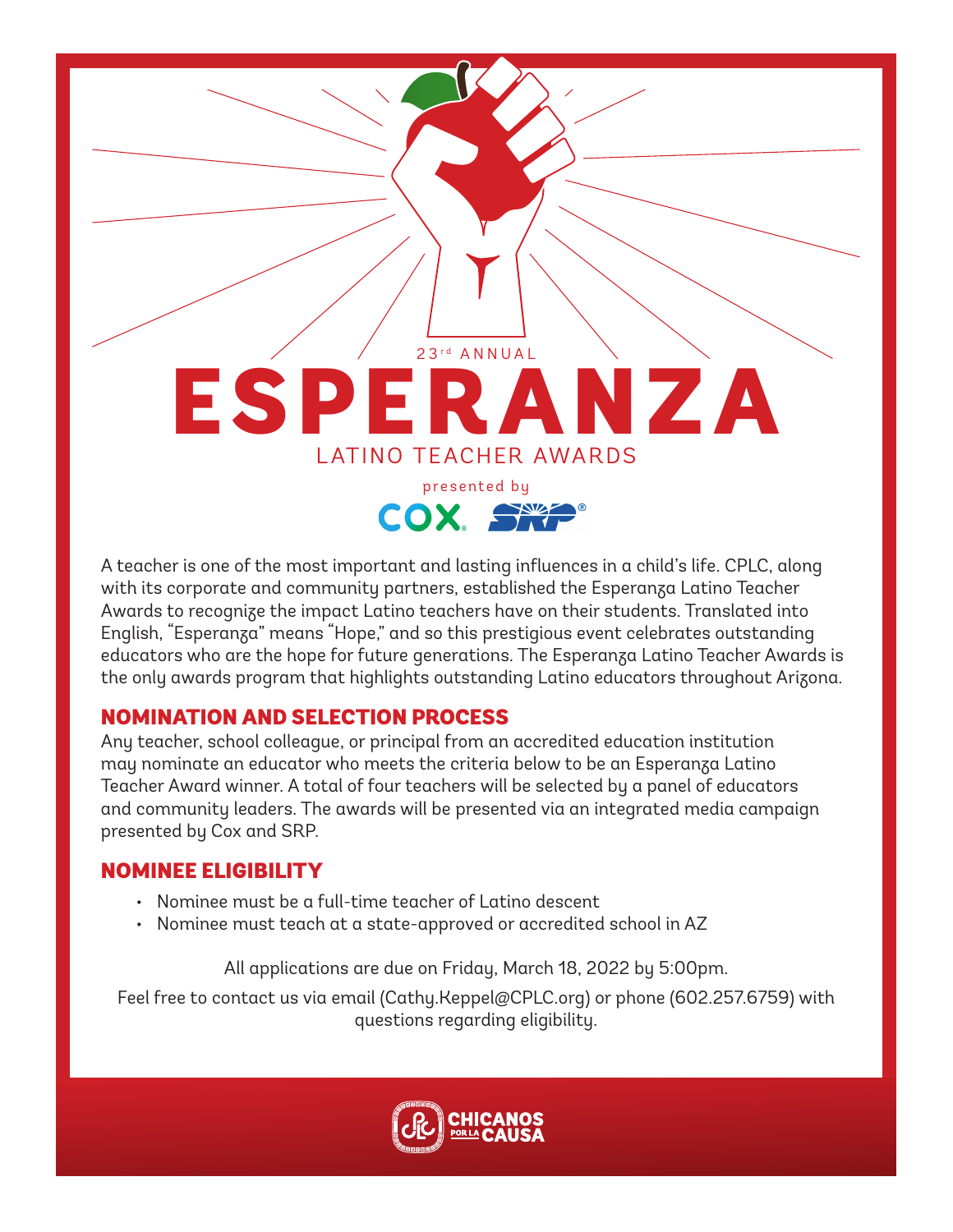23<sup>rd</sup> ANNUAL

# LATINO TEACHER AWARDS ESPERANZA

### NOMINATION FORM

Please include the following in your nomination package:

- 1. General Candidate Information Form
- 2. Nomination Essay 40 points Please write an in-depth essay (2,000 word min., 3,000 word max.) to include:
	- i. Classroom Impact 10 points How the nominee's work and passion for teaching benefits students.
	- ii. Professional Leadership 5 points How the nominee's impact on fellow educators improves the teaching environment.
	- iii. Community Involvement 10 points Participation/support in the broader community—emphasis on low-income communities.
	- iv. Obstacles Overcome 10 points Obstacles the nominee has overcome to be where he/she is today.
	- v. Personal Development/Growth 5 points Nominee's continued development to improve their positive impact.
- 3. Letter(s) of Recommendation 5 points

Nomination MUST include a letter of recommendation from nominee's school principal (even if the nominee's principal submits the application and/or writes the nomination essay). Additional letters of recommendation from school counselor, peer, principal, or superintendent may be included as well.

Total: 45 points

Please submit nominations via email or USPS:

Chicanos Por La Causa, Inc Attn: Event Marketing Team 1112 E. Buckeye Road; Phoenix, AZ 85034

#### Email: Cathy.Keppel@CPLC.org

For more information, please call Cathy Higuera Keppel at 602.257.6759.